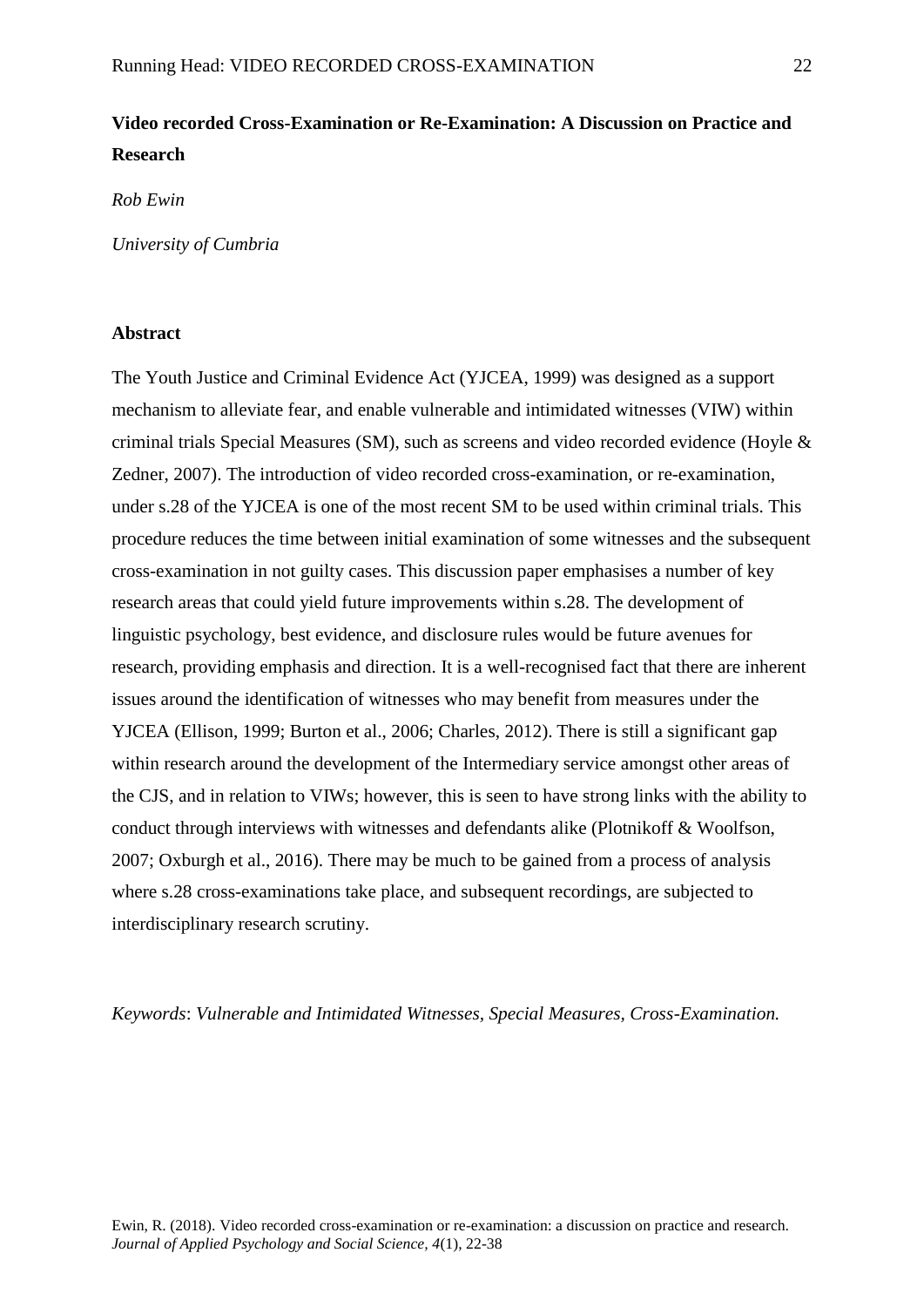### **Section 28 and cross-examination; a brief reflection**

One of the key areas in the future of the Youth Justice and Criminal Evidence Act (YJCEA, 1999) is s.28: pre-recorded cross-examination and re-examination. However, this remains largely unimplemented despite being discussed for several years (Bowden et al., 2014; McDonald & Tinsley, 2012). Video recorded cross-examination, or re-examination, is a fundamental change to cross-examination and case preparation; it may have wider impacts for vulnerable or intimidated witnesses (VIW). However, the research evidence is limited and progress slow due to concerns around disclosure (Criminal Procedure and Investigations Act [CPIA], 1996) and the handling of this type of evidence within criminal trials (Hall, 2012). There are also concerns around this measure giving additional evidential weight to a witness' account, despite there being no research evidence that such measures under the YJCEA have an impact upon juror's decisions, providing correct safeguards are in place (Ellison & Munro, 2014). The s.28 measure still relies on the initial identification by investigators that a witness is vulnerable or intimidated and requiring their evidence to be video recorded, or measures put in place to assist witnesses at court. This process of identification is highly subjective and underdeveloped (Cooper & Roberts, 2005; Roberts et al., 2005; Burton et al., 2006; Charles, 2012; Criminal Justice Joint Inspectorate, 2009). The research evidence around the questioning approach of lawyers has received little attention in comparison to the way in which evidence is first gathered by the investigator. Henderson (2015a) draws attention to the significant empirical research and cases (e.g. R v Barker [2010] EWCA Crim 4; R v Haji (Ismail) [2017] EWCA Crim 1556) that specifically relate to court room questioning styles, it is unknown how s.28 will impact upon this, or which 'type' of witness will be best served by the measure (e.g. Henderson et al., 2012). However, there is room for development around cross-examination styles which s.28 may seek to address and emerging research upon the impact of such evidence on juries (Wheatcroft & Keogan, 2017).

In a study around courtroom questioning approaches participants viewed a film and were then individually questioned, it was noted: "Half the participants were asked questions using six categories of confusing questions often asked by lawyers in court (negatives, double negatives, leading, multiple questions, complex syntax, and complex vocabulary) whilst the remaining half were asked for the same information using simply phrased equivalents. Confusing questions reduced participant-witnesses' accuracy and suppressed confidence– accuracy relationships compared with the condition where simplified alternatives were asked" (Kebbell., et al., 2010. p.262; Kebbell & Johnson, 2000). This is significant because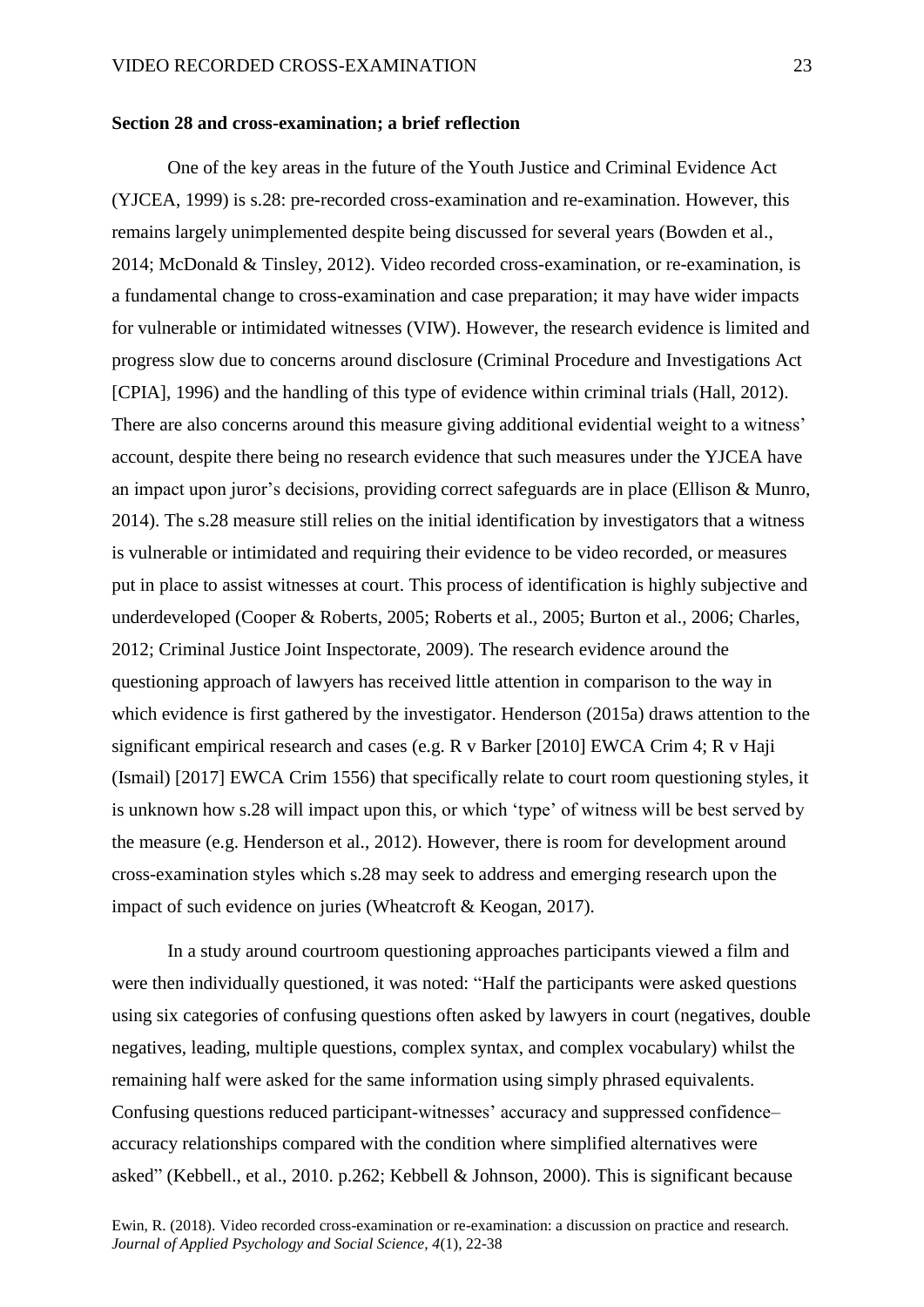the participants were not classed as being vulnerable or intimidated, and notably they were not under the same pressure as a live trial. Examples of such questions can be found within Kebbell and Johnson (2000), and Kebbell et al. (2010) where double negative complex question: 'Is it not true that the woman did not go into the house?' simplified to: 'Is it true that the woman went into the house?'; or leading complex: 'It is correct to say that the woman ran across the baseball ground, isn't it?' simplified to: 'Did the woman run across a baseball ground?' (p.263). Where s.28 research may seek to address this, for example, within how recordings are analysed, and feedback produced around questioning styles and approaches. The procedure of questioning, under cross-examination, may seek to utilise some of this research within future s.28 development. Variable styles of questioning present some vulnerability to all witnesses, and Henderson (2015b) emphasises that the "rules around cross-examination are long established while some are based on models of interrogation, and legal discourse, that simply do not cater for the desire to produce a reliable response to questions" (p.929). Comparatively, Police interrogation often receives more sensitive attention in case law as found in R v Mushtaq [2005] 1 WLR 1513 (HL).

In drawing together the arguments, Henderson (2015a) highlights that witness demeanour is no indicator of truth or lie, and many investigators, or cross-examiner alike, often enter into interrogations with some inherent bias and assumptions about how guilt may be assessed. For example, a lack of eye contact, confidence, non-evasiveness, or that someone does not vehemently deny the allegation put to them. Whilst the nature of questions in Kebbell and Johnson (2000) shows that a witness maybe confident when asked a complex question, or indeed a series of complex questions, witness accounts were found to be much less accurate under styles of complex questions. The answering of questions, accurate or not, may also have an influence on the perceptions of jurors, and in these cases, there maybe additional interpretation from such questions where the understanding or response from the witness is not clear (Kebbell., et al., 2010). The question of employing complex questioning as a specific strategy to confuse a witness may also be subject to further research and academic comment.

#### **Linguistic attention, VIW, and cross-examination**

Keane (2012) suggests that cross-examination to any degree would benefit from the specialist employment of linguists, or forensic interrogation specialists, to develop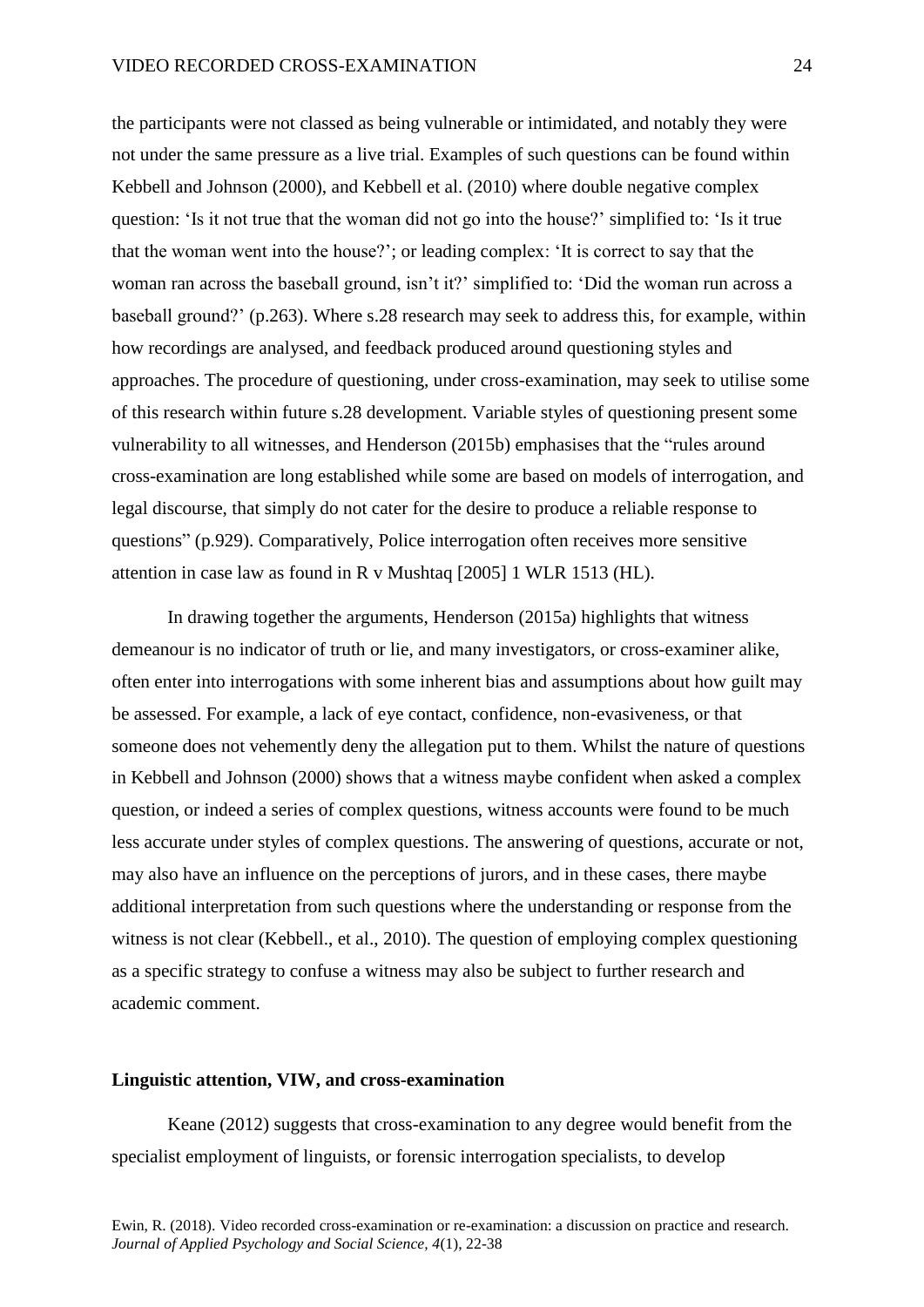questioning techniques. It could be argued this would not only serve to benefit all witnesses and the overall structure for VIW. Such assistance with the development of linguistic and communication is seen within the employment of Intermediaries (s.29 YJCEA; Milne et al., 2011; O'Mahony et al., 2011; O'Mahony, 2010). Collins et al. (2017) also indicate a positive outcome for juries where an Intermediary is used, and their presence also improves perceptions of the interviews with children, with no effect on perceptions of the child (Ridley et al., 2015). However, the development of the Intermediary as a reviewer of crossexamination is currently limited. One of the developmental cases in relation to crossexamination is that of R v Barker [2010] EWCA Crim.4. Here the Court of Appeal began a considerable series of decisions regarding the cross-examination of vulnerable witnesses. The court held that when cross-examining a complainant in a serious criminal offence the defence advocate must 'adapt cross-examination to enable the child to give the best evidence of which he or she is capable'. Although, what is 'best evidence' may be subjectively held on individual merit. This is however a significant move to the mind-set that cross-examination should not be about the destruction of the witness, rather more the advancing of a material point using a witness to develop the overall approach to an argument or presentation of a case (Henderson, 2016). How this develops within s.28 could be key to the digitalisation of future court processes that are seen to assist some witnesses. Henderson (2016) concluded that the consequence of cross-examination is seen, wrongly, as an opportunity for advocacy in 'destroying' prosecution witnesses in a zealous and partisan approach, which leaves little margin for ethical practice.

Ellison (1999) examined the role that cross-examination plays in heightening fear and concerns amongst VIW, suggesting that the adversarial system within England and Wales does not serve them well. Ellison is critical that many governmental working groups still focus on the central theme of orality, and that this narrative is restrictive to improving the system of oral evidence as a linguistic focus. Hall (2007; 2009) highlights the process that preceded the implementation of the YJCEA, and in reference to the Pigot Report (1989) did make recommendations for the evidence, in particular that of children, to be pre-recorded along with some cross-examination. Ellison argues that the 'accommodation' approach to witnesses within the adversarial system, does not achieve the result desired. However, Hamlyn et al. (2004) found that vast proportions of witnesses (including sexual offence complainants) who had used SM found them helpful. Indeed, one third indicated that SM had enabled them to give evidence that they would not otherwise have been willing or able to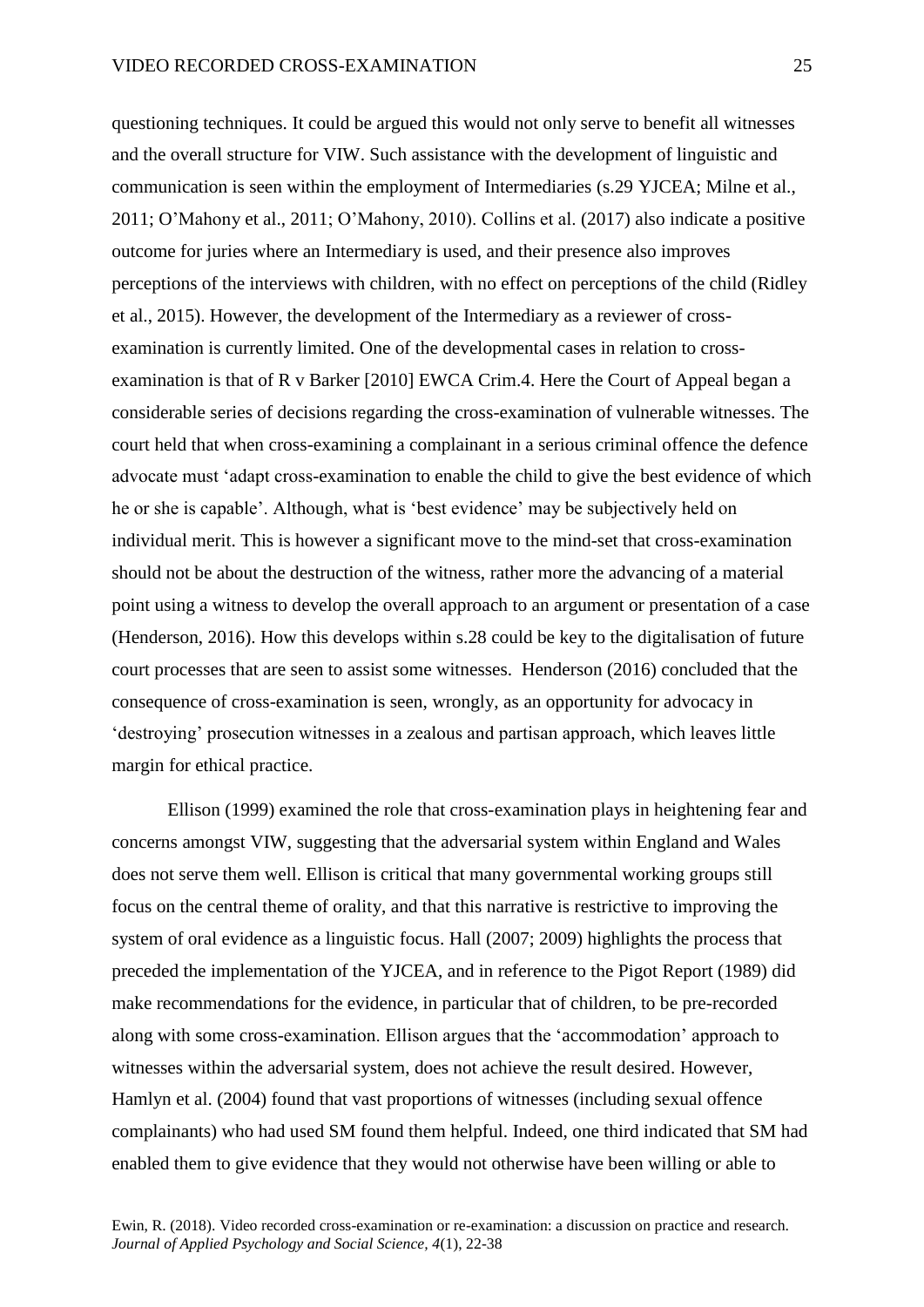give, with this figure rising to 44% for sexual offence complainants (Burton et al., 2007; Hamlyn et al., 2004). Although Ellison (1999) and Hall (2009) highlight the restrictive narrative in which reform exists around cross-examination, the addition of s.28 is perhaps the most progressive attempt to fully implement the recommendations of The Pigot Report (1989) and Speaking up for Justice (Baber, 1999). It may now be useful to combine linguistic psychology and video technology within future development of s.28 and SM as a whole (Cooke et al., 2002).

The court does have some discretionary ability to intervene around questioning without s.28 being in force. The case of R v SG [2017] EWCA Crim 617 involves the sexual assault of a 15-year-old female by her younger brother. The defence offered was that the events, reported by the victim, had never taken place at all and that this was a fabrication by the victim herself. The Judge in this case stated: "the witness was being taken through the sort of detail that was making her re-live what she said had occurred and making her upset". Summarising further, in the absence of the jury, the Judge considered the victim, although appearing as an articulate witness, had become vulnerable during the trial itself. The Judge asked that the defence provide a list of questions which they intended to ask the witness on her next period of cross-examination; citing the intention was to "guard against her being asked questions of detail that were 'just speculation' rather than relevant questions about the incident; and that 'speculation' might be making her re-live the finer details of what had happened". In a later appeal against conviction, the defence referred to the fact that the victim, within the initial investigation, had not been defined as a vulnerable witness and no Intermediary had been appointed. The appeal was however dismissed. In part the appeal was dismissed because of the decision in the case of R v Lubemba [2015] 1 WLR 1579 [38]- [45] where it was decided that "The trial judge is responsible for controlling questioning and ensuring that vulnerable witnesses and defendants are enabled to give the best evidence they can". This also coincides with other directions given in relation to the questioning of witnesses during cross-examination (Criminal Procedure Rules (CPR) Rule 1.1(2) Criminal Practice Direction 1 3E.4).

R v Libemba gives rise to an important consideration around the cross-examination of witnesses and victims. Given the problems faced with the identification of VIW (Cooper & Roberts, 2005), it is accepted within R v SG that there are other safeguards within the system to assist those who are VIW. This case however is exceptional given the position of the defence statement and the fact that the judge had directed the jury in the summary around the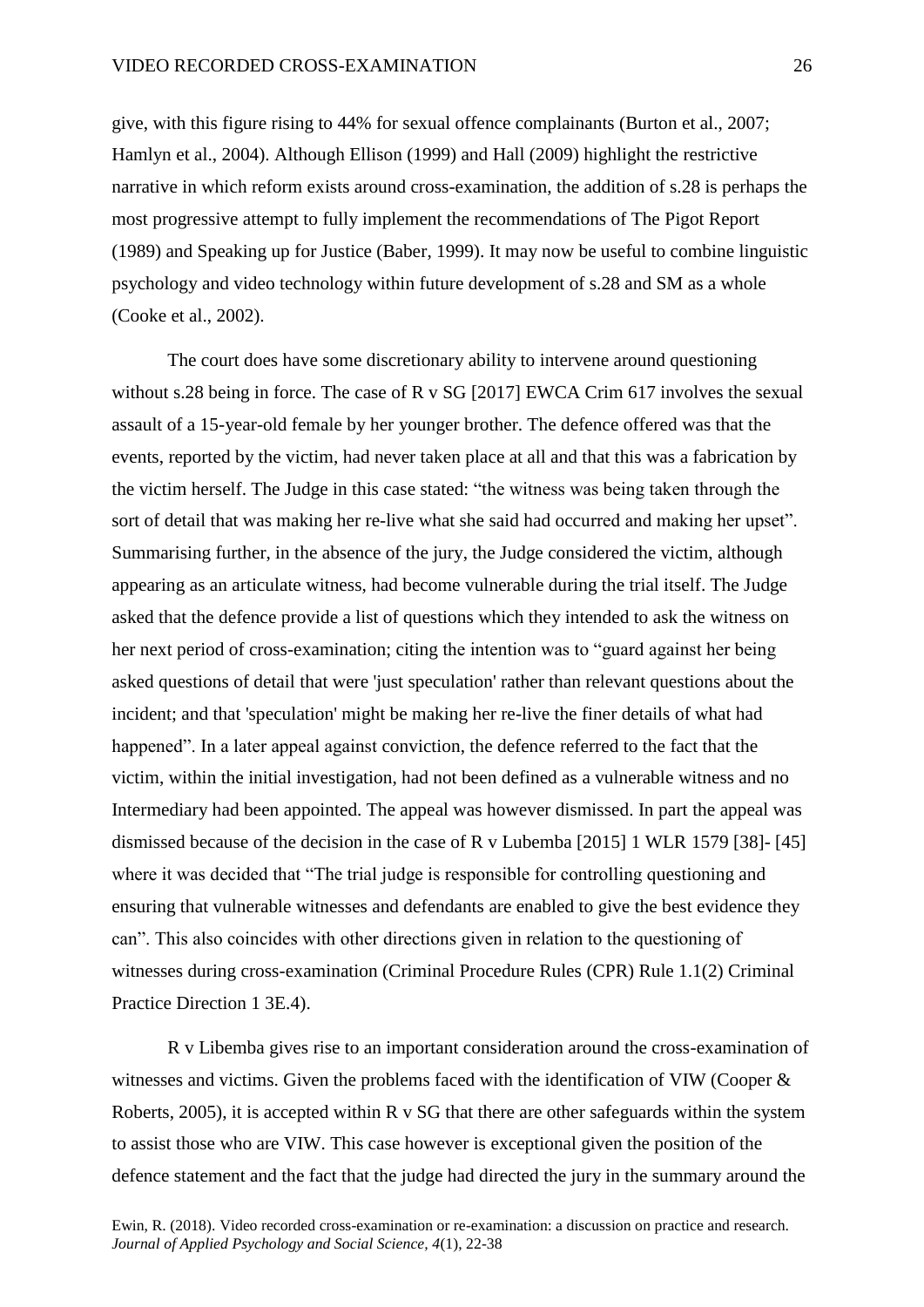way in which there had been a break in the questioning and that a list of questions had then been proposed. The decision to quash the appeal also reflects on the position in R v JP. Critically it emerged that there had been no Ground Rules hearing before the commencement of this trial and this viewed to have some impact on later events. It was the case that the witness had been offered screening from the defendant (s.23 YJCEA- Screening witness from accused). The evidence was recorded in the form of a video interview, but there was no submission that there were any further measures required. The witness was considered capable of understanding and answering questions and providing responses that can be understood (s.53 YJCEA Competence of witnesses to give evidence). This case is also unlike that of R v PR [2010] EWCA Crim 2741, where the witness, again in a familial sexual offence case, was provided SM under the wrong gateway (s.16  $\&$  s.17 YJCEA) and the witness was said to be incapable of understanding and answering questions. These issues may still not be addressed within s.28 but with little research, it maybe some time before linguistics, communication and cross-examination combine within literature.

#### **The s.28 procedure and the YJCEA**

S.28 allows for the video recorded cross-examination or re-examination of witnesses. The YJCEA does provide some scope for a combination of measures in relation to witness' and providing the competence of witnesses to give evidence is adequately assessed (s.53 YJCEA).

The YJCEA, s.28 states:

- (1) Where a special measures direction provides for a video recording to be admitted under section 27 as evidence in chief of the witness, the direction may also provide—
	- (a) for any cross-examination of the witness, and any re-examination, to be recorded by means of a video recording; and
	- (b) for such a recording to be admitted, so far as it relates to any such crossexamination or re-examination, as evidence of the witness under crossexamination or on re-examination, as the case may be.
- (2) Such a recording must be made in the presence of such persons as rules of court or the direction may provide and in the absence of the accused, but in circumstances in which—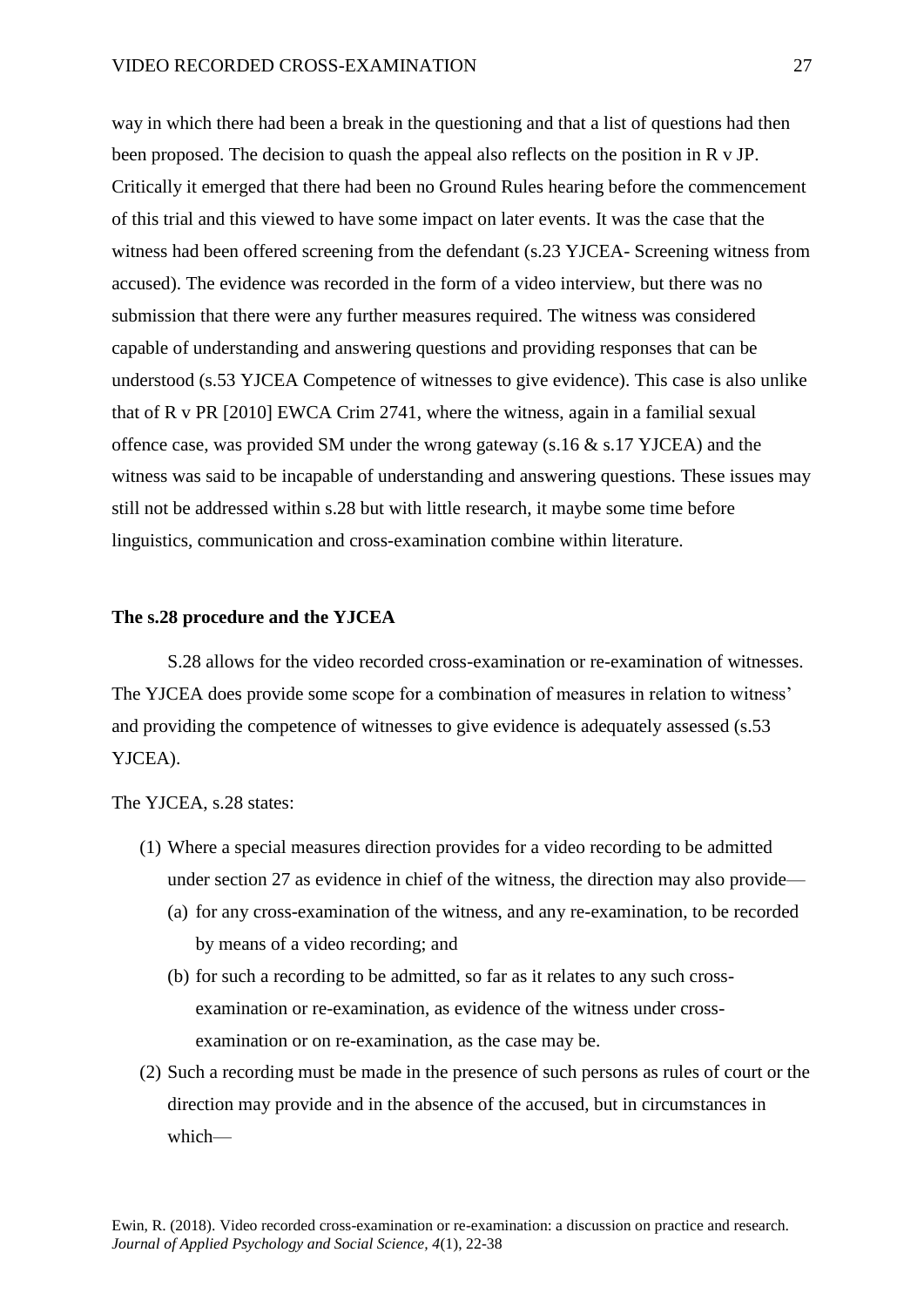- (a) the judge or justices (or both) and legal representatives acting in the proceedings are able to see and hear the examination of the witness and to communicate with the persons in whose presence the recording is being made, and
- (b) the accused is able to see and hear any such examination and to communicate with any legal representative acting for him.

The act is very descriptive about how the s.28 procedure operationalise. The application of s.28, argues Hall (2009), maybe restricted because of concerns over the amount of time between the initial interview and any further cross-examination and because of rules around the disclosure (the Criminal Procedure Rules lists the time limits on disclosure of material to the defence in the lead up to a trial and following the 'charging' of a suspect with a criminal offence); although, this is seen to be reduced thanks to s.28 being invoked. Despite rulings (R v Camberwell Green Youth Court [2005] 1 WLR 393) that the use of SM does not disadvantage a defendant's right to a fair trial there may still be some resistance to allow for the full implementation of s.28. It may be highlighted that the current SM (s. 23. Screening witness from accused, s.24. Evidence by live link, s.25. Evidence given in private, s.26. Removal of wigs and gowns, s.27. Video recorded evidence in chief, s.28. Video recorded cross-examination or re-examination, s.29. Examination of witness through Intermediary) are adequate in providing witnesses with access to the criminal justice system and elevating the stress and pressures faced in giving evidence through cross-examination, and achieving best evidence.

Bowden et al. (2014), and McDonald and Tinsley (2012) highlight that pre-recorded cross-examination could be conducted well in advance of any trial taking place and where proper planning has been agreed. This could be established within preliminary evidence management hearings (part 3, The Criminal Procedure Rules on preliminary hearings), where rules around evidence preparation, victim and witness issues are discussed along with matters arising in relation to the evidential weight of pre-recorded material. In the case of R v Mullen [2004] EWCA Crim 602, the jury asked that they be allowed to see the pre-recoded evidencein-chief (s.27 YJCEA) from the victim. This was agreed by counsel and the judge indicated that this be done in open court. The defendant appealed on conviction, the appeal was later dismissed. The court's decision raises important questions around how video evidence can be replayed. Generally, the replaying of evidence in a Criminal trial is not allowed because it may attract a disproportionate weight to that evidence over other evidence in the case (R v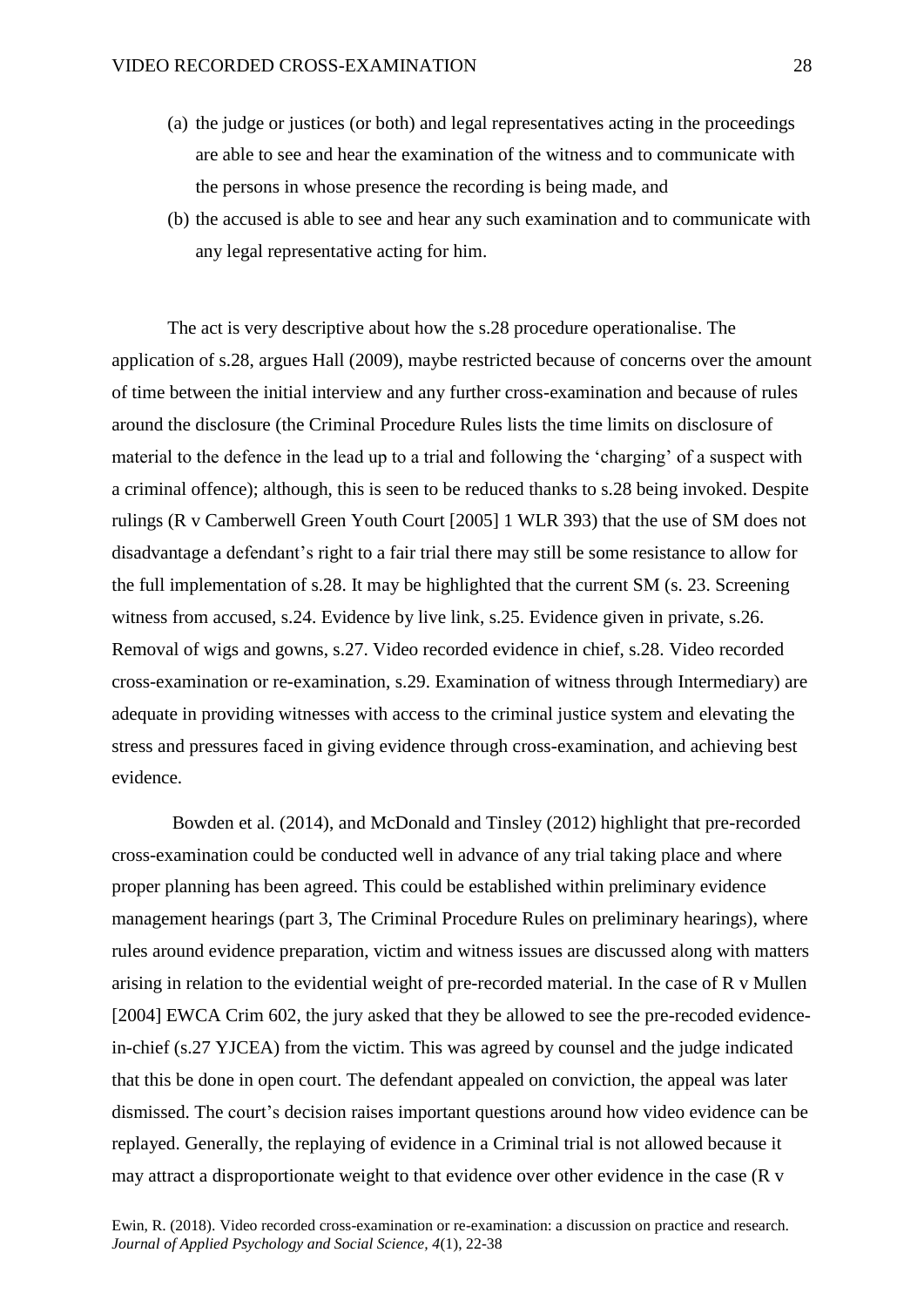Rawlings; R v Broadbent [1995] 2 Crim App R 222, C.A. See also R. v M. [J.]). This is not wholly explored within many research areas and there may be a fine balance between presenting recorded witness evidence, or cross-examination, and then allowing that evidence to attract an unnecessary weight during the course of a criminal trial itself. Other challenges identified were around the continuity of counsel, or where pre-trial examination was carried out by one advocate, with another having a different view should the case be taken over. There are also concerns in relation to the 'bluntening of evidence' (R v Rawlings et al., as cited above), this effect may only be realised within certain trials or where a victim is particularly distressed. However, as Henderson et al. (2012) outlined, the procedures of 'best evidence' should come before the processes of a trial. It may be beneficial to the future direction of s.28 to consider this as an area for research.

# **Juries and the s.28 YJCEA procedure**

The question of evidential weight amongst jurors is partly explored within Ellison and Munro (2014); using mock jury members over the course of four mock rape trials, they highlight the lack of empirical evidence within the field of the actual effect of measures upon witnesses. The research measured a small variable of the overall measures available under the YJCEA, namely: (1) live-links; (2) video-recorded evidence-in-chief followed by live-link cross-examination and (3) protective screens. The findings indicated that there was no clear or consistent impact upon jurors using the different presentation modes, and that concerns over the use of such measures, in terms of impact upon the jury, may be overstated within some legal discourse. Ellison and Munro did not explore how the replaying of evidence upon jury members could have impacted upon the cumulative effect of the decisions taken by jurors, and again this may be a further research direction with the potential for future academic consideration. Although there is little empirical evidence around the use of prerecorded cross-examination, the case of R v RL [2015] EWCA Crim 1215 can be examined as being one which shows the procedures which can be followed in using such techniques. In this case the judge requested that questions be raised in advance of the s.28 crossexamination procedure. The victims in this case were children and the defendant their mother, the allegations concerned cruelty to children (s.29 YJCEA, 1999). Within the preliminary hearing counsel were reminded of the very young nature of the victims involved and also the procedures around the questioning of such witnesses, some of the questions proposed for the witnesses were deemed to be unnecessary. An Intermediary was also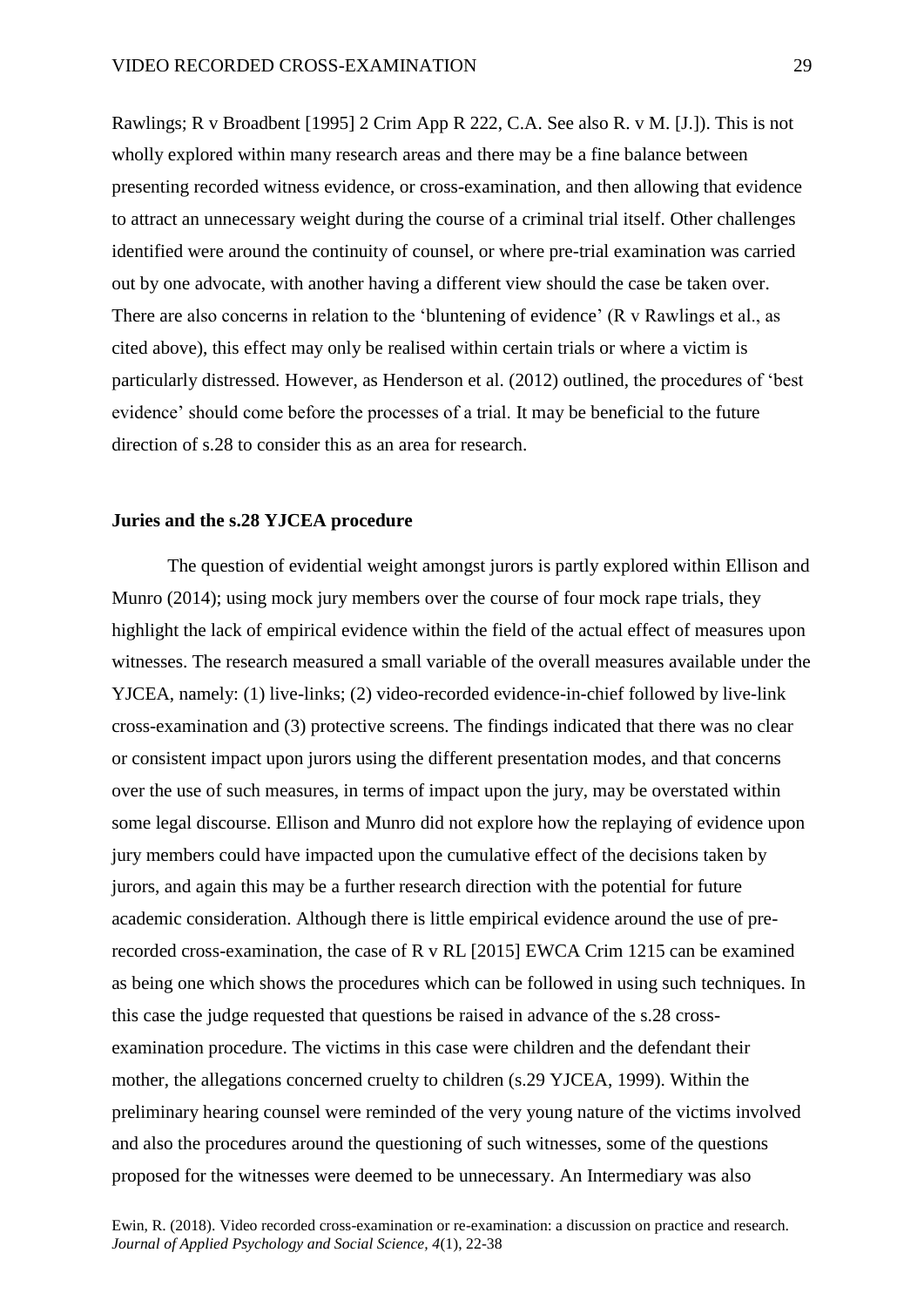assigned to assist with the examination of the child witnesses and the position within R v JP [2014] EWCA Crim 2064 was relayed to the court:

"It is now generally accepted that if justice is to be done to the vulnerable witness and also to the accused, a radical departure from the traditional style of advocacy will be necessary. Advocates must adapt to the witness, not the other way round. They cannot insist upon any supposed right 'to put one's case' or previous inconsistent statements to a vulnerable witness. If there is a right to 'put one's case' (about which we have our doubts) it must be modified for young or vulnerable witnesses. It is perfectly possible to ensure the jury are made aware of the defence case and of significant inconsistencies without intimidating or distressing a witness"

Although there appears to be a lack of empirical evidence surrounding s.28, it can be seen that the case of R V RL demonstrates what can be done if the correct rules and procedures are applied to the pre-trial cross-examination of vulnerable witnesses. Case law evidence may go some way to quashing some of the scepticism purported (Hall, 2009). Critically, Ellison (1999) was published some time ago, and although the principle of an inquisitorial system maybe ideological, there are perhaps undiscovered advantages to a combination of measures under the YJCEA with the progression of s.28 YJCEA. The late implementation of s.28 is largely due to resistance from the legal profession who argue that the removal of witnesses, from the court is largely achieved within the current measures available (video recorded evidence, evidence via live link) notwithstanding the delays in actually progressing a case to the stage of a trial (Henderson, et al., 2012). Henderson et al. (2012) draws together studies from New Zealand, Australia and the United States. Highlighting that in most adversarial systems there has been little appetite to draw together the relationship in the initial providing of evidence to the Police, and subsequent trial procedures with many states opting to try to limit the time between evidence being initially collected, and then subsequently tested in cross-examination (ibid). It may however be the case that many courts will only use the procedure of pre-recording as a last resort, where there is a critical need to expedite the procedure because of failing health, or an abstracted argument. This is despite evidence (Plotnikoff & Woolfson, 2009) suggesting that a major source of stress for children is the phase between initial evidence gathering and the trial.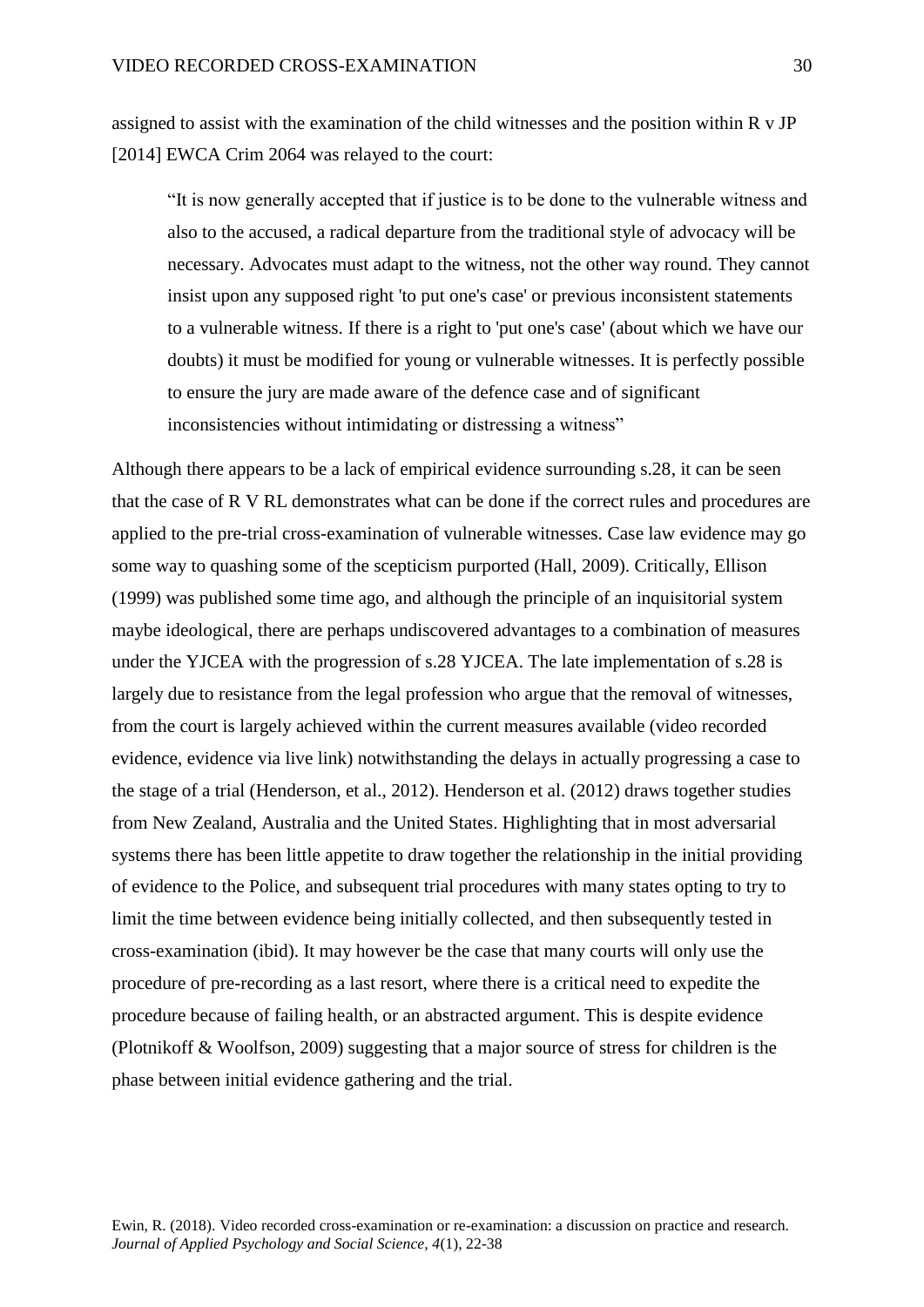# **Piloting the s.28 procedure**

Baverstock (2016) highlights a number of key findings from the results of a pilot of the s.28 procedure (see CPD V Evidence 18E: Use of s.28 Youth Justice and Criminal Evidence Act 1999, and Cooper & Mattinson, 2018). The relatively recent implementation of this measure means that there is limited material with which to form a wider review of the evidence. In summary, the implementation piloted between 2012 and 2016; Article 2 of SI 2016/120 brings s. 28 of the YJCEA 1999 into force on 2 January 2017 for the purposes of proceedings before the Crown Courts sitting at Leeds, Liverpool and Kingston-upon-Thames, where the witness is aged 16 or 17 at the time of the hearing. Section 28 had previously been in force by virtue of SI 2013/3236 for these courts, where the witness was eligible for SM under 16(1)(a) YJ&CEA 1999 (under the age of 16 at the time of the hearing), or under s. 16(1)(b) YJ&CEA 1999 (incapacity). The most recent pilot focussed specifically on cases involving children aged 15 and under, testifying as alleged victims of sexual assault. There were three identified benefits to the s.28 procedure. The first being the length of time in the child being called to take part in the cross-examination procedure was comparatively short. In the s.28 pilot the length of time decreased by up to four months.

It was also found in Plotnikoff and Woolfson (2016) that trial listings could be shorter as one pilot judge stated: "Cases that used to end on a Friday now end on a Wednesday". This is regarded as the "pay-off" for time invested in preparing and reviewing questions beforehand". Secondly, the length of time the child was cross-examined also reduced by up to an hour, in some cases this was even longer. This reduction was down to better prior planning in examining witnesses, and that there had been an effective Ground Rules Hearing prior to the examination taking place. The third observed benefit was that children were examined earlier in the day compared with those not in the pilot, this is considered to be better for children and when they are more 'fresh' (Plotnikoff & Woolfson, 2009).

In the Lord Chief Justices Report (2015) it was also summarised that s.28: "…judges unanimously commend it as greatly improving the administration of justice by reducing stress for the witnesses and encouraging early pleas of guilty. There is no doubt that national implementation will bring very significant benefits". Whilst these benefits to s.28 are outlined, there is a progressing approach to national roll-out of this measure. Although the measure of completely removing the child or vulnerable witness from the court was considered to have been first outlined by Pigot (1989), there still seems some significant work around ensuring the measure is extended to all witnesses and that the identification of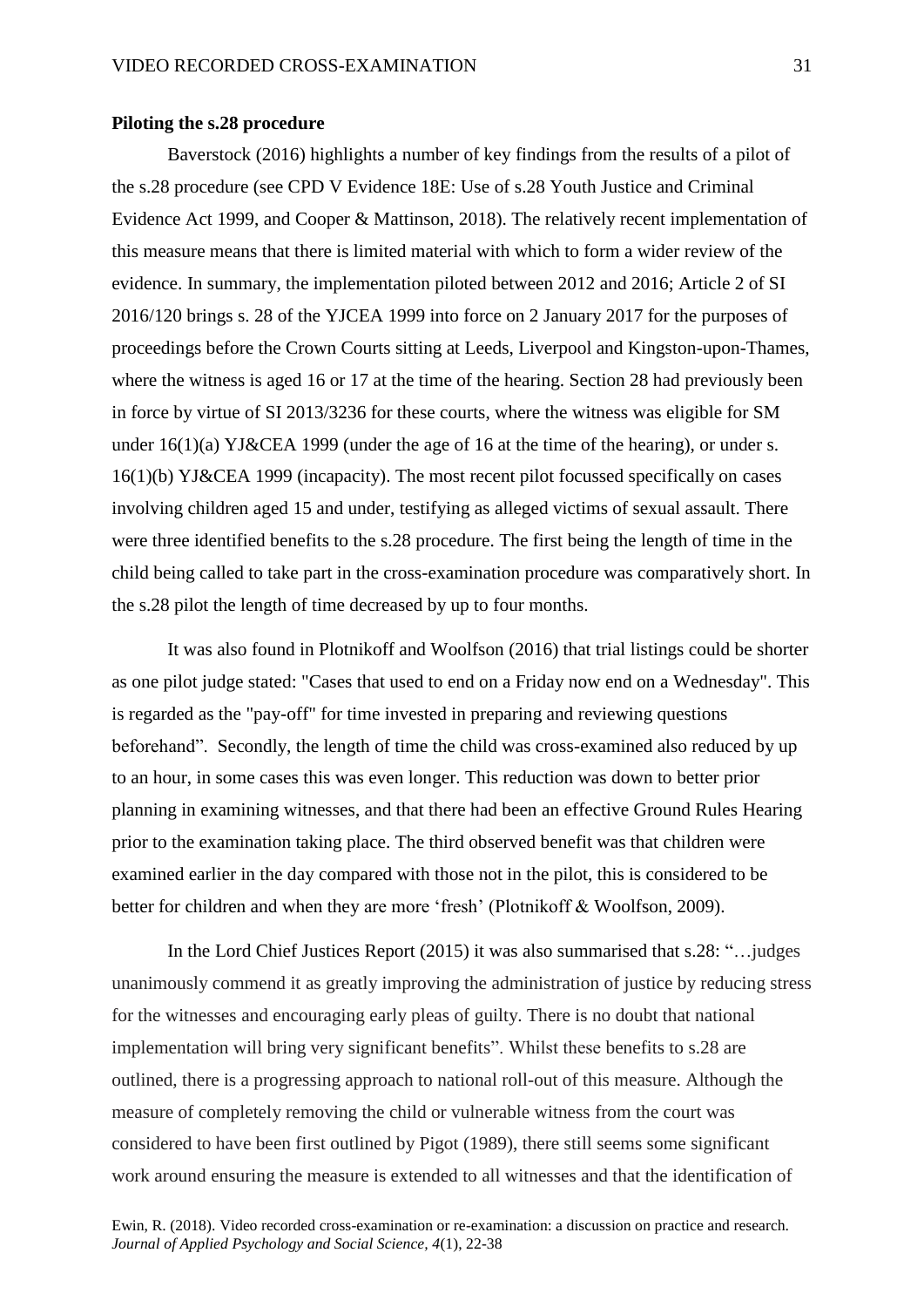those witnesses who would benefit under the measure is done from the outset. The significance of the Case File cannot be underestimated within research, or practice, due to the number of reports highlighting challenges around in the way vulnerability is communicated and disclosure adequately assessed (HMIC, 2013; CJJI, 2015; Leveson, 2015; NAO, 2016; Charles, 2012).

# **Summary and Research Considerations**

The YJCEA (1999) was enacted in order to provide so called 'vulnerable and intimidated' witnesses with some assistance in the giving of oral evidence within a Criminal Court. It was the Pigot Report (1989) which first examined the use of video-recorded evidence within Criminal Court. In the period since the YJCEA was enacted it is only within recent years that s.28 (pre-recorded cross-examination) have been piloted. Questioning styles within the court under cross-examination remains a cause for concern amongst cases involving VIW and defendants; this is seen as an area, alongside Intermediaries, for considerable further research. This is a largely underdeveloped area in comparison with development seen within initial investigative contexts. Within some criminal justice systems (Norway, Israel, South Africa) the role of a specifically trained cross-examiner as an 'interrogator' has been implemented in order to deal with the specialist skills of crossexamining. Again, this area may be another avenue for research around SM. The assistance of an Intermediary under YJCEA can be sporadic due to the way in which funding is applied and eligible persons are identified, and their use within s.28 procedures are considered to be a developing area. There remains a reliance on the orally testified evidence and whilst some recent case law demonstrates safeguards available under the Criminal Procedure Rules, this remains an area where research could seek to further assess the impact upon juries of videorecorded evidential weight. The YJCEA remains the largest advancement in the development of law to support VIW. However, it remains a legislative act that provides access to an otherwise unchanged legal discipline. It can be seen that where applied correctly the YJCEA can have a significant benefit to witnesses, as in the R v SG case. Although Ground Rules hearings were designed to assist the court in planning for SM, it may be the case that disclosure hearings are implemented to properly address CPIA rules.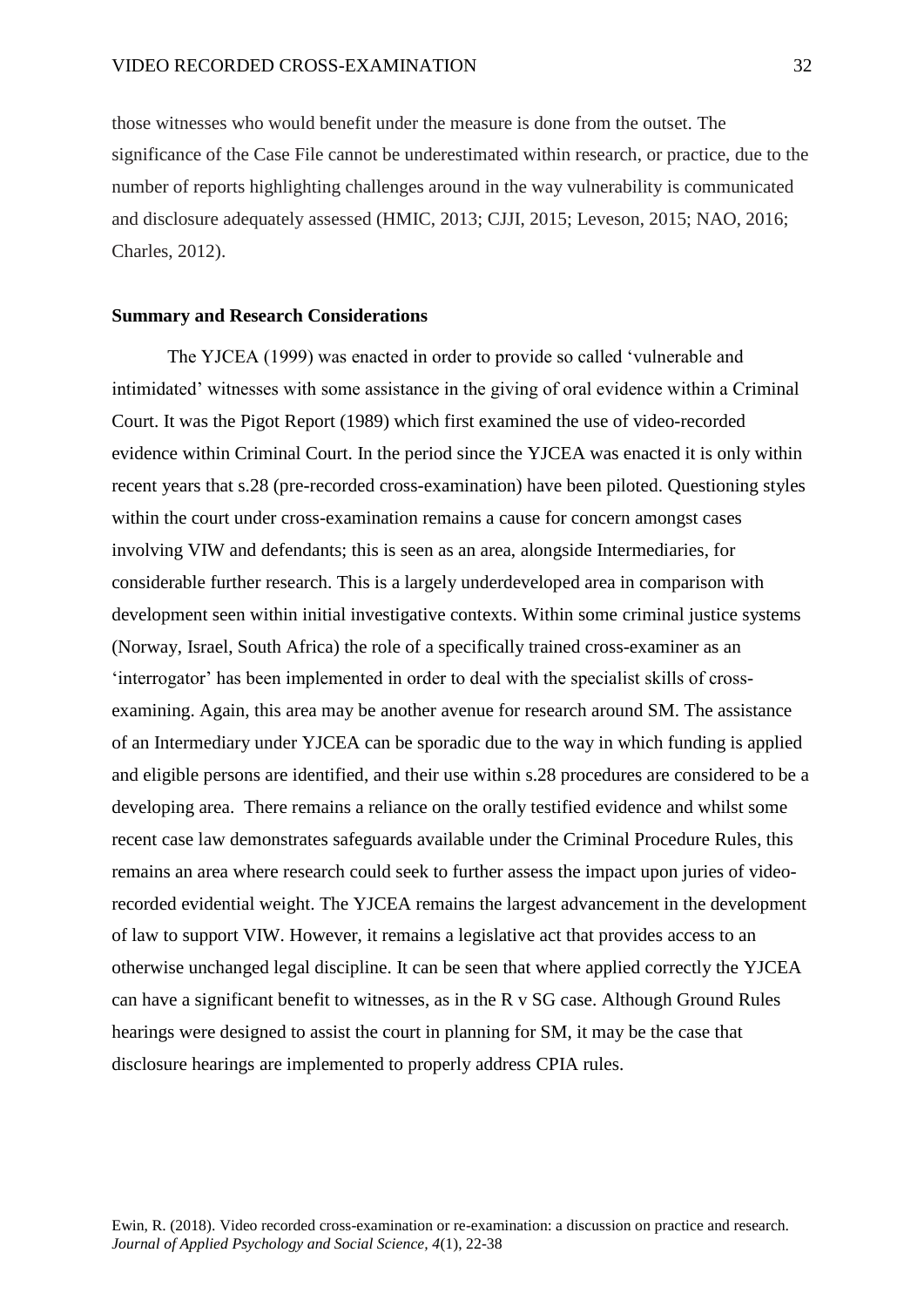# **References**

- ACPO, N. (2011). The prosecution team manual of guidance: Incorporating national file standard 2015. ACPO: London. Retrieved from library.college.police.uk/docs/appref/MoG-final-2011-july.pdf
- Burton, M., Evans, R., & Sanders, A. (2006). An evaluation of the use of special measures for vulnerable and intimidated witnesses. *Home Office, Research, Development and Statistics Directorate.* doi: 10.1.1.624.6353
- Burton, M., Evans, R., & Sanders, A. (2007). Vulnerable and intimidated witnesses and the adversarial process in England and Wales. *The International Journal of Evidence & Proof*, *11*(1), 1-23. doi: 10.1350/ijep.2006.11.1.1
- Baber, M. (1999). The youth justice and criminal evidence bill. (No. 99/40). London: House of Commons Library. Retrieved from researchbriefings.files.parliament.uk/documents/RP99-40/RP99-40.pdf
- Baverstock, J. (2016). Process evaluation of pre-recorded cross-examination pilot (section 28) *Ministry of Justice Analytical Series, 1*(1). Retrieved from [https://assets.publishing.service.gov.uk/government/uploads/system/uploads/attachme](https://assets.publishing.service.gov.uk/government/uploads/system/uploads/attachment_data/file/553335/process-evaluation-doc.pdf) [nt\\_data/file/553335/process-evaluation-doc.pdf](https://assets.publishing.service.gov.uk/government/uploads/system/uploads/attachment_data/file/553335/process-evaluation-doc.pdf)
- Burton, M., Evans, R., & Sanders, A. (2006). Implementing special measures for vulnerable and intimidated witnesses: The problem of identification. *Criminal Law Review, 5,* 229-240. doi:10.1080/13218719.2016.1247418
- Bowden, P., Henning, T., & Plater, D. (2014). Balancing fairness to victims, society and defendants in the cross-examination of vulnerable witnesses: An impossible triangulation?. Melb. UL Rev., 37, 539. doi:10.1080/1068316X.2017.1399395
- Brendan M. O'Mahony, Kevin Smith, Becky Milne, (2011) "The early identification of vulnerable witnesses prior to an investigative interview", *The British Journal of Forensic Practice,* Vol. 13 Iss: 2, pp.114 – 123. doi 10.1108/14636641111134350
- Charles, C. (2012). Special measures for vulnerable and intimidated witnesses: Research exploring the decisions and actions taken by prosecutors in a sample of CPS case files. *London: Crown Prosecution Service.* doi: 10.13140/RG.2.2.36526.10562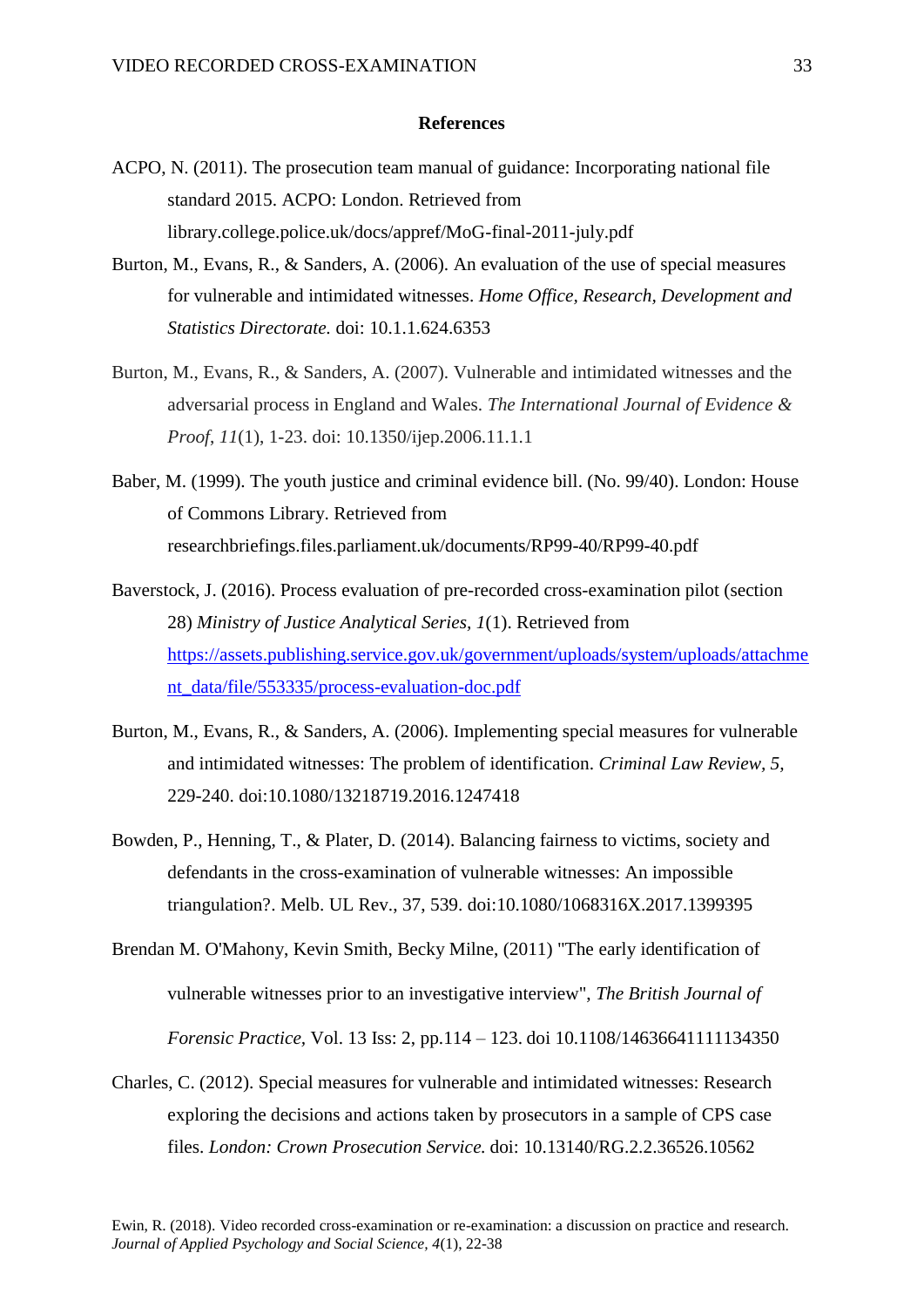- CJJI. (2009) Inspecting for improvement report of a joint thematic review of victim and witness experiences in the criminal justice system*. London: Criminal Justice Joint Inspectorate.* Retrieved from https://www.justiceinspectorates.gov.uk/cjji/wpcontent/uploads/sites/2/2014/04/CJJI\_YVW\_Jan12\_rpt.pdf
- CJJI. (2015). Witness for the prosecution: Identifying victim and witness vulnerability in criminal case files. Retrieved from [http://www.justiceinspectorates.gov.uk/hmic/wp](http://www.justiceinspectorates.gov.uk/hmic/wp-content/uploads/vulnerability-in-criminal-case-files.pdf)[content/uploads/vulnerability-in-criminal-case-files.pdf](http://www.justiceinspectorates.gov.uk/hmic/wp-content/uploads/vulnerability-in-criminal-case-files.pdf)
- Collins, K., Harker, N., & Antonopoulos, G. A. (2017). The impact of the registered Intermediary on adults' perceptions of child witnesses: Evidence from a mock cross examination. *European Journal on Criminal Policy and Research, 23*(2), 211-225. doi: 10.1007/s10610-016-9314-1
- Cooke, P., Laczny, A., Brown, D. J., & Francik, J. (2002). The virtual courtroom: A view of justice. project to prepare witnesses or victims with learning disabilities to give evidence. *Disability & Rehabilitation, 24*(11), 634-642. doi: 10.1080/09638280110111414
- Cooper, D., & Roberts, P. (2005). *Special measures for vulnerable and intimidated witnesses: An analysis of crown prosecution service monitoring data*. University of Nottingham: School of Law. doi:10.1350/ijep.2005.9.4.269
- Edwards, S. (1989). What shall we do with a frightened witness? *The New Law Journal, 12*, 1740-1759.
- Ellison, L. (1999). The protection of vulnerable witnesses in court: An anglo-dutch comparison. *The International Journal of Evidence & Proof, 3(1),* 29-43. doi:10.1177/136571279900300102
- Ellison, L., & Munro, V. E. (2014). A 'special 'delivery? Exploring the impact of screens, live-links and video-recorded evidence on mock juror deliberation in rape trials. *Social & Legal Studies, 23(1),* 3-29. doi: 10.1177/0964663913496676
- Ellison, L., & Wheatcroft, J. (2010). Could you ask me that in a different way please? *Criminal Law Review*, 11, 823-839. doi:10.1177/1365712714568072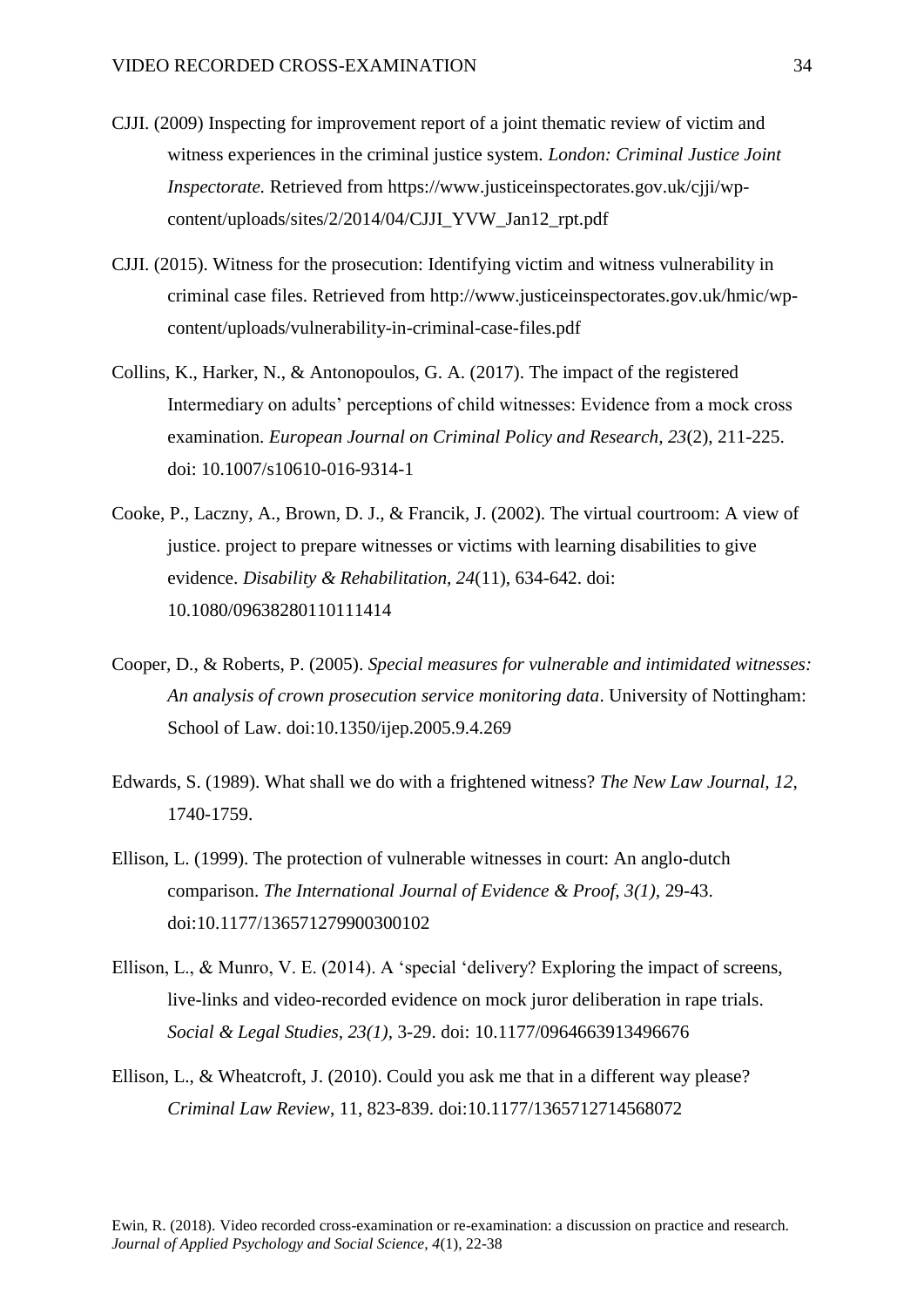- Grieve, D & Lord, T (2013). Attorney General's Guidelines on Disclosure: *Attorney General's Office;* London. Retrieved from: https://www.gov.uk/government/uploads/system/uploads/attachment\_data/file/262994 /AG\_Disclosure\_Guidelines\_-\_December\_2013.pdf
- Henderson, E. (2014). Judges as cross-examiners: The starmer v grieve debate. *Archbold Review, 5*, 3-4. doi: 10.1177/1365712715580535
- Henderson, E. (2015a). Theoretically speaking: English judges and advocates discuss the changing theory of cross-examination. *Criminal Law Review, 12*, 929. doi:10.1177/1365712716642356
- Henderson, E. (2015b). Bigger fish to fry: Should the reform of cross-examination be expanded beyond vulnerable witnesses? *The International Journal of Evidence & Proof, 19*(2), 83-99. doi: 10.1177/1365712714568072
- Henderson, E. (2016). Taking control of cross-examination: Judges, advocates and intermediaries discuss judicial management of the cross-examination of vulnerable people. *Criminal Law Review*, *3*, 181. doi: 10.1177/1365712715580535
- Henderson, E., Hanna, K., & Davies, E. (2012). Pre-recording children's evidence: The western Australian experience. *Criminal Law Review, 1*, 3-14. doi: 10.1177/0004865813485590
- Hall, M. (2007). The use and abuse of special measures: Giving victims the choice? *Journal of Scandinavian Studies in Criminology and Crime Prevention, 8,* 33-53. doi:10.1080/14043850701686139
- Hall, M. (2009). Children giving evidence through special measures in the criminal courts: progress and problems. *Child and Family Law Quarterly, 21 (1).* pp. 65-86. doi:10.1177/1365712716658892
- Hall, M. (2012). *Victims of crime: Policy and practice in criminal justice* (2nd ed.). Oxon: Routledge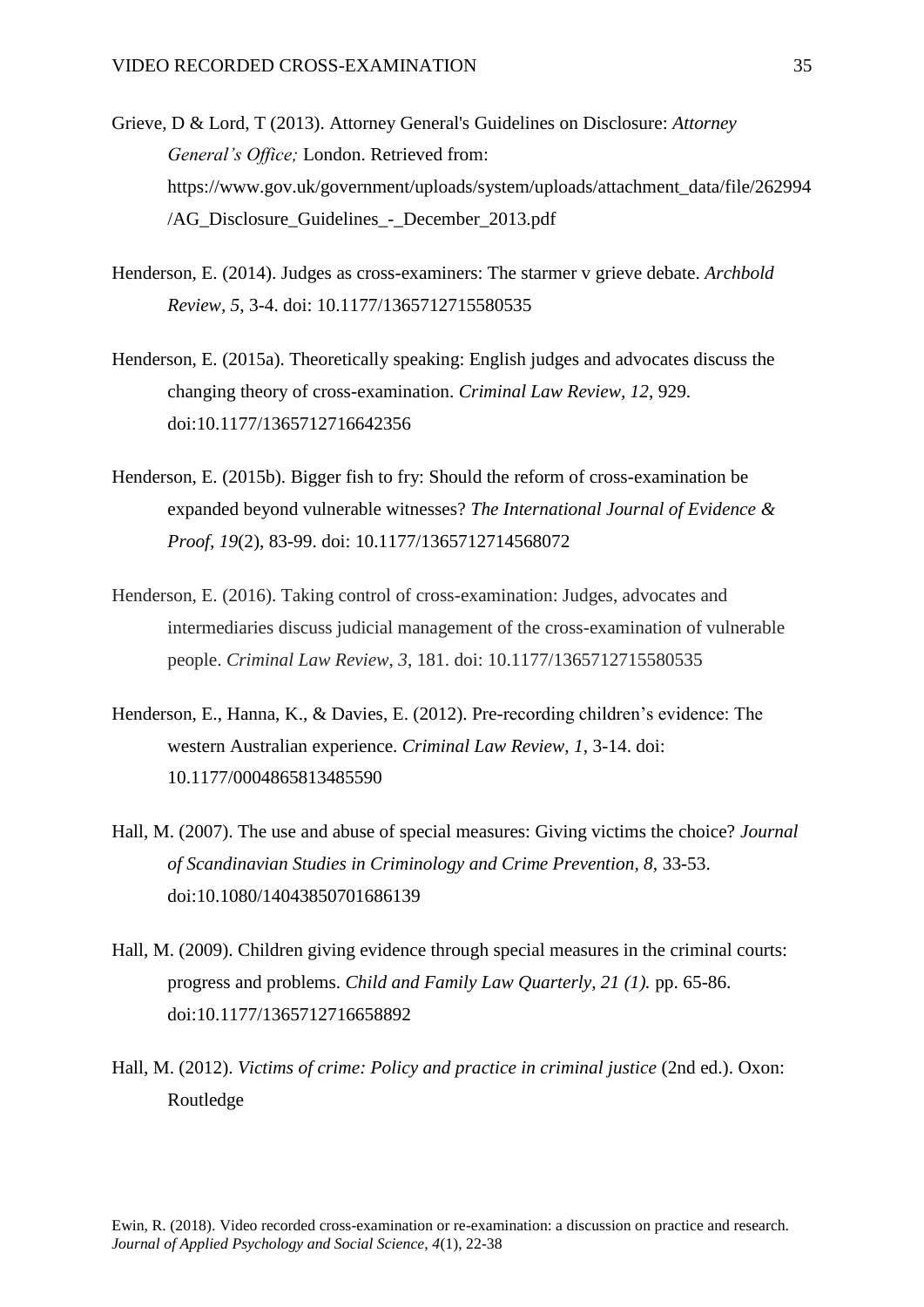- Hamlyn, B., Phelps, A., Turtle, J., & Sattar, G. (2004). Are special measures working? Evidence from surveys of vulnerable and intimidated witnesses. *Home Office Research, Development and Statistics Directorate*. Retrieved from http://www.popcenter.org/problems/witness\_intimidation/PDFs/Hamlyn\_etal\_2004.p df
- HMIC (2013).Getting cases ready for court: A joint review of the quality of prosecution case files by *HMIC and HMCPSI (No. 1).* London: HMIC, HMCPSI. Retrieved from https://www.justiceinspectorates.gov.uk/hmicfrs/media/getting-cases-ready-forcourt.pdf
- Hoyle, C., & Zedner, L. (2007). Victims, victimization and criminal justice. In M. Maguire, et al. (Eds.). *The Oxford Handbook of Criminology.* Oxford: Oxford University Press
- Keane, A. (2012). Cross-examination of vulnerable witnesses towards a blueprint for reprofessionalisation. *The International Journal of Evidence & Proof*, *16*(2), 175-198. doi:10.1350/ijep.2012.16.2.397
- Kebbell, M. R., Evans, L., & Johnson, S. D. (2010). The influence of lawyers' questions on witness accuracy, confidence, and reaction times and on mock jurors' interpretation of witness accuracy. *Journal of Investigative Psychology and Offender Profiling*, 7(3), 262-272. doi: 10.1002/jip.125
- Kebbell, M. R., & Johnson, S. D. (2000). Lawyers' questioning: The effect of confusing questions on witness confidence and accuracy. *Law and Human Behavior*, 24(6), 629. doi:10.1080/00221309.2015.1060188
- Leveson, B. (2015). Review of efficiency in criminal proceedings*.* (No. 1). *Judiciary of England and Wales.* Retrieved from [https://www.judiciary.gov.uk/wp](https://www.judiciary.gov.uk/wp-content/uploads/2015/01/review-of-efficiency-in-criminal-proceedings-20151.pdf)[content/uploads/2015/01/review-of-efficiency-in-criminal-proceedings-20151.pdf](https://www.judiciary.gov.uk/wp-content/uploads/2015/01/review-of-efficiency-in-criminal-proceedings-20151.pdf)
- McDonald, E., & Tinsley, Y. (2012). Use of alternative ways of giving evidence by vulnerable witnesses: Current proposals, issues and challenges. *Victoria University of Wellington.* doi:10.1177/1748895817702508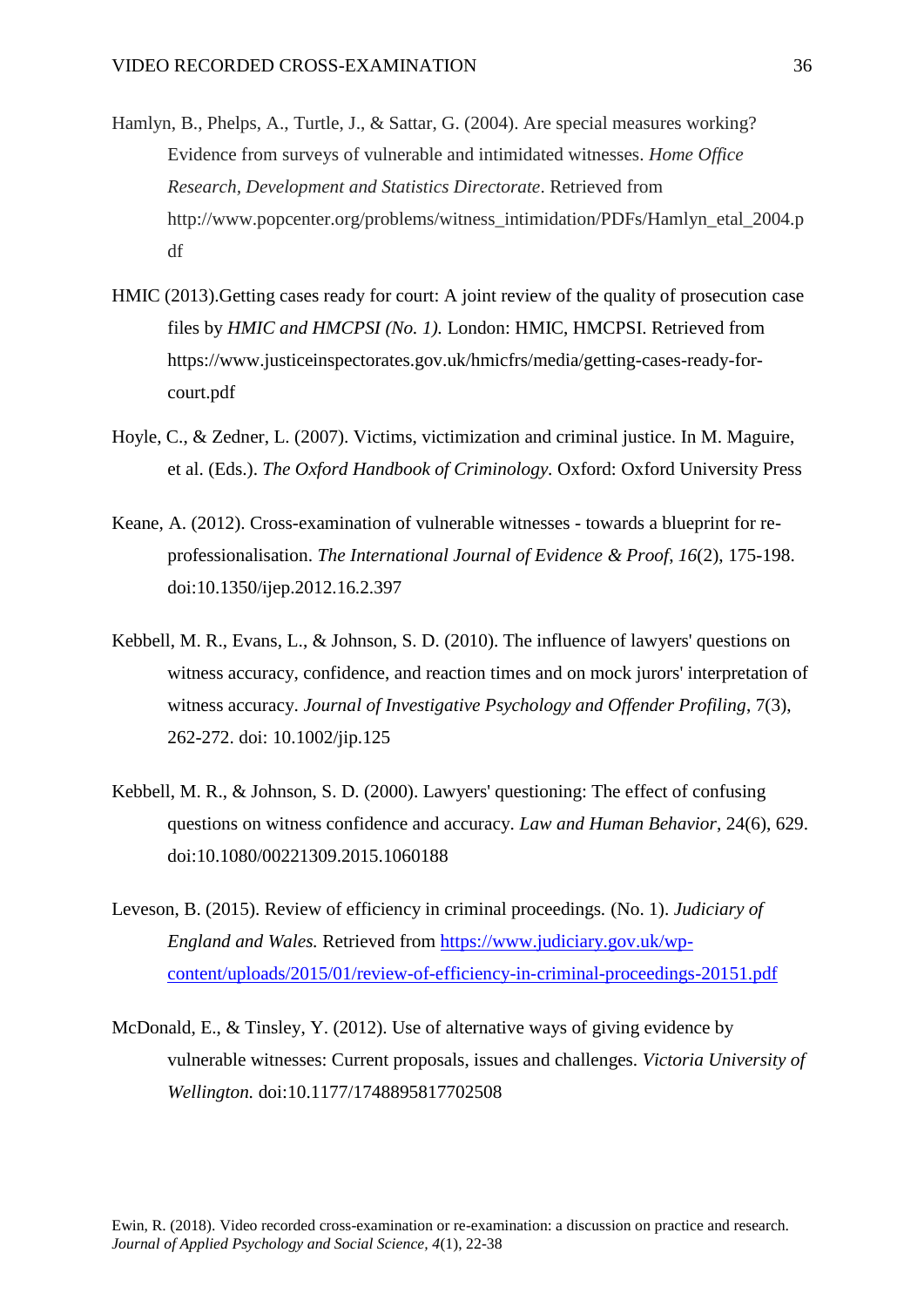- NAO (2016). Efficiency in the Criminal Justice System. (HC852). London: NAO. Retrieved from https://www.nao.org.uk/wp-content/uploads/2016/03/Efficiency-in-the-criminaljustice-system.pdf
- Nield, R., Milne, R., Bull, R., & Marlow, K. (2003). The Youth Justice and Criminal Evidence Act 1999 andthe interviewing of vulnerable groups: A practitioner's perspective. *Legal and Criminological Psychology, 8*(2), 223-228. doi: 10.1348/135532503322362997
- O'Mahony, B. M. (2010). The emerging role of the Registered Intermediary with the vulnerable witness and offender: facilitating communication with the police and members of the judiciary. *British Journal of Learning Disabilities*, *38*(3), 232-237. doi:10.1080/13218719.2014.960032
- Oxburgh, L., Gabbert, F., Milne, R., & Cherryman, J. (2016). Police officers' perceptions and experiences with mentally disordered suspects. *International Journal of Law and Psychiatry, 49,* 138-146. doi:10.1016/j.ijlp.2016.08.008
- Plotnikoff, J., & Woolfson, R. (2007). *The 'Go-between': Evaluation of Intermediary pathfinder projects.* Research Summary, 1. doi:10.1080/13218719.2014.960032
- Plotnikoff, J., & Woolfson, R. (2015). Intermediaries in the criminal justice system: Improving communication for vulnerable witnesses and defendants, *Policy Press.*
- Pigot, T. (1989). *Report of the Advisory Group on Video-Recorded Evidence*. Home Office.
- Roberts, P., Cooper, D., & Judge, S. (2005). Monitoring success, accounting for failure: The outcome of prosecutors' applications for special measures directions under the youth justice and criminal evidence act 1999. *International Journal of Evidence & Proof, 9*(4), 269-290. doi:10.1177/1365712716658892
- Ridley, A., Van Rheede, V., & Wilcock, R. (2015). Interviews, intermediaries and interventions: Mock-jurors', police officers' and barristers' perceptions of a child witness interview. *Investigative Interviewing: Research and Practice. 7*(1), 21-35. doi:10.1080/1068316X.2017.1296149
- The Criminal Procedure Rules 2015 no. 1490 (L. 18), SIU.S.C. (2015). Retrieved from [http://www.legislation.gov.uk/uksi/2015/1490/pdfs/uksi\\_20151490\\_en.pdf](http://www.legislation.gov.uk/uksi/2015/1490/pdfs/uksi_20151490_en.pdf)